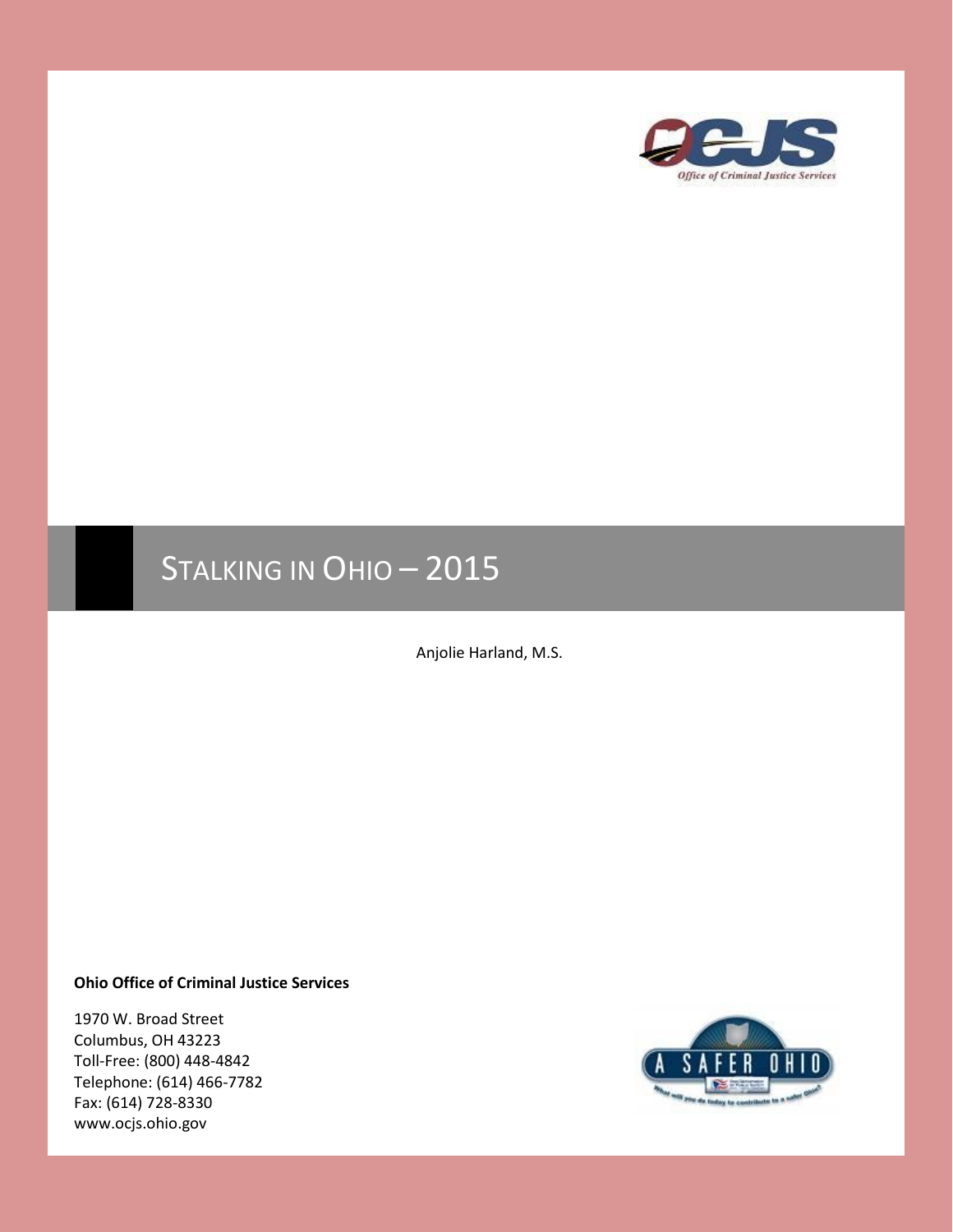# **STALKING IN OHIO**

## **What is stalking?**

Similar to other states' laws, the Ohio Revised Code (ORC) statute 2903.211, Menacing by Stalking, characterizes stalking as engaging in a pattern of conduct that knowingly causes a person to believe that he or she will be physically harmed or will endure mental distress. Stalking in and of itself is considered a crime. The victim and the offender do not have to have a relationship or even know each other in order for stalking to occur. It is important to note however that stalking can be masked and charged as other crimes such as criminal trespass, burglary, or domestic violence, especially if the pattern of behavior has not been established for law enforcement. This report details the characteristics of stalking specific to ORC 2903.211.

## **OIBRS data on stalking**

One tool that can be used to examine stalking in Ohio is the Ohio Incident-Based Reporting System (OIBRS). OIBRS is a voluntary crime reporting program in which Ohio law enforcement agencies can submit crime statistics directly to the state and federal government in an automated format. At the end of 2015, 552 agencies covering approximately 77 percent of the Ohio population were reporting OIBRS data. The use of OIBRS data allows for detailed information to be obtained on the nature of the offense, the victim, the suspect/arrestee, weapon use, and property involved.

OIBRS data are used in this report on stalking. However, some limitations must be noted.

- Because reporting for Ohio is incomplete, caution should be used in interpreting the findings reported in this paper, as the data may reflect more the composition of the OIBRS-reporting jurisdictions than the composition of the state as a whole.
- Because the number of agencies submitting OIBRS data changes yearly, no annual comparisons can be made with the data.
- Not all victims choose to report incidents of stalking to law enforcement. Thus, what is reflected in this document are only those incidents that have been reported to police.
- Incidents are often reported that contain missing information (e.g., demographic information) on the victim, the suspect, the victim-suspect relationship, or the particular circumstances of the incident. In this report, statistics are only provided for those instances in which complete information is available.

Readers are cautioned against using the statistics contained in this report as a basis of comparison with other states or other years of data.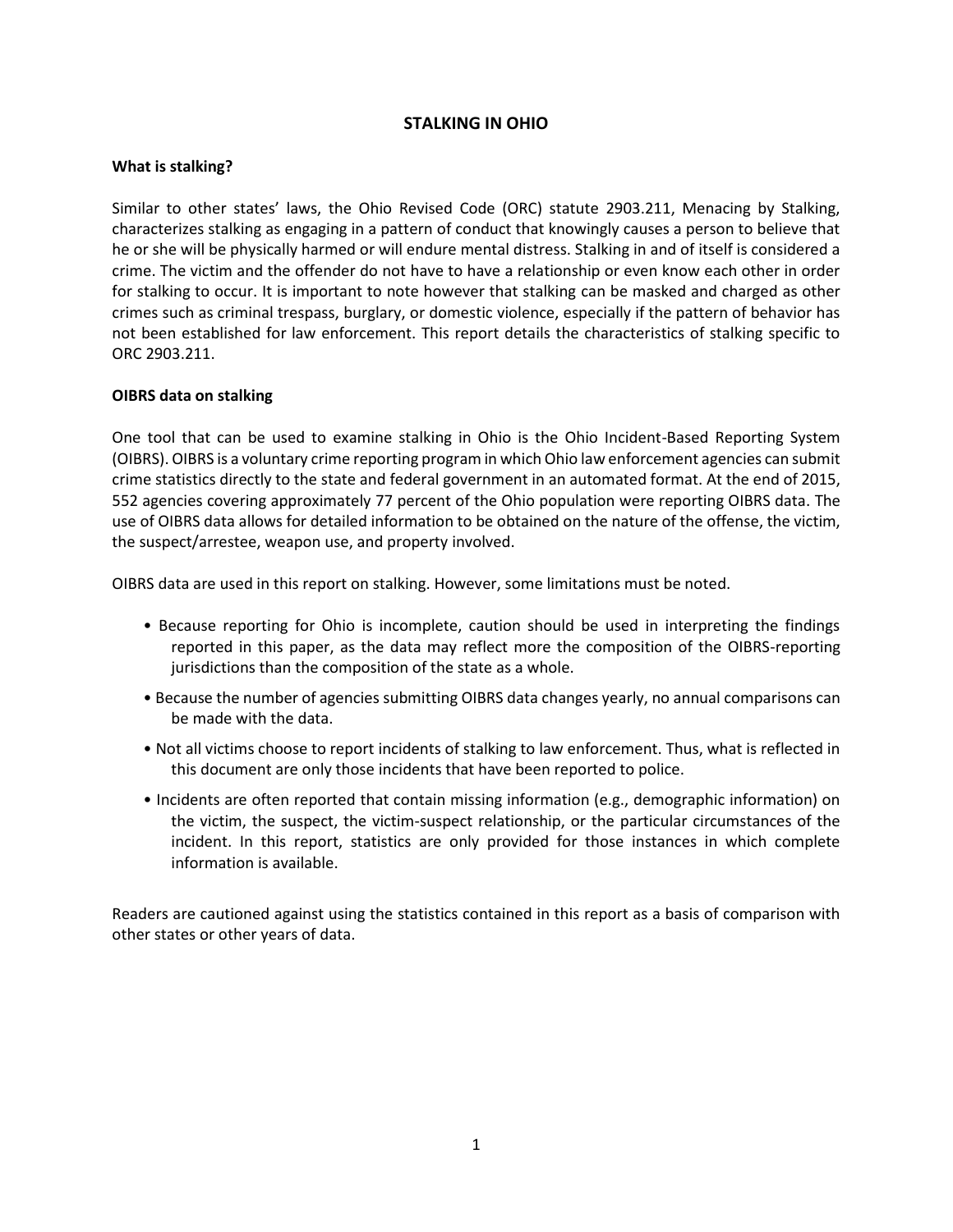#### **Characteristics of Stalking**

In 2015, the Ohio Incident-Based Reporting System agencies reported 1,380 incidents of stalking. The greatest number of incidents were reported in May.



The majority of stalking incidents were reported as occurring at a person's residence; however incidents were reported in numerous public areas as well. Forty-six percent of stalking incidents were reported to have occurred in single-family homes, 11 percent on the street, and three percent of all stalking incidents occurred in a parking lot.

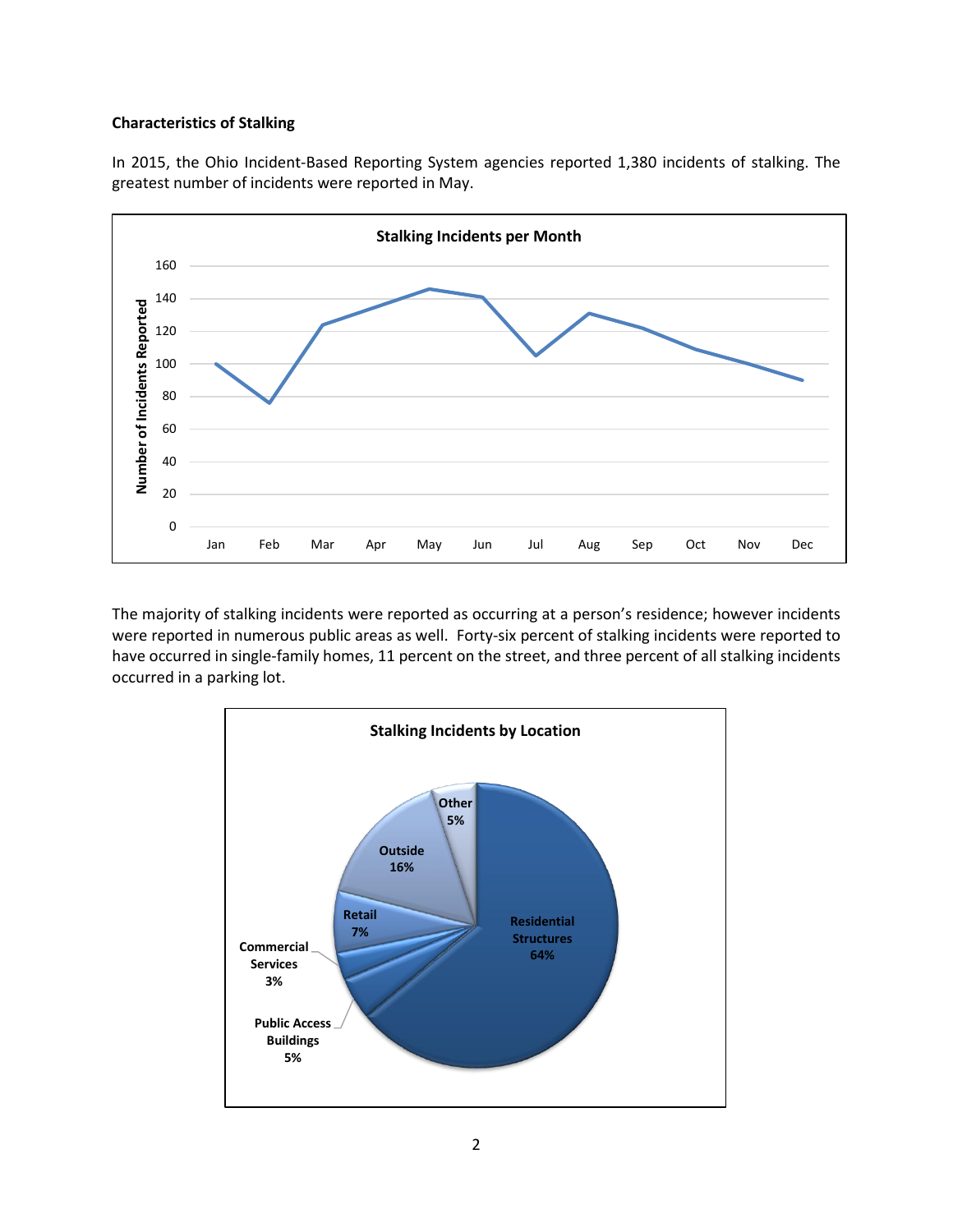Generally, stalkers did not use or display any sort of weapon. Of those incidents where weapon information was reported, 87 percent involved no weapon and 10 percent reported the use of a personal weapon (hands, fists, feet, etc.).

# **Characteristics of Victims<sup>1</sup>**

 $\overline{\phantom{a}}$ 

Ninety-three percent of stalking incidents involved a single victim. The average age of stalking victims was 33 years and approximately 52 percent of victims were between the ages of 18 and 34 years.



Eighty-one percent of victims were female. About 77 percent of victims were White, 23 percent were Black and less than one percent fell within the 'Other' category. White females made up 76 percent of all female stalking victims and White males made up 79 percent of all male stalking victims.



<sup>&</sup>lt;sup>1</sup> The victim data are based on those victims for whom the information was provided or known. There were instances in which a victim's age, race, sex and/or relationship data were not available.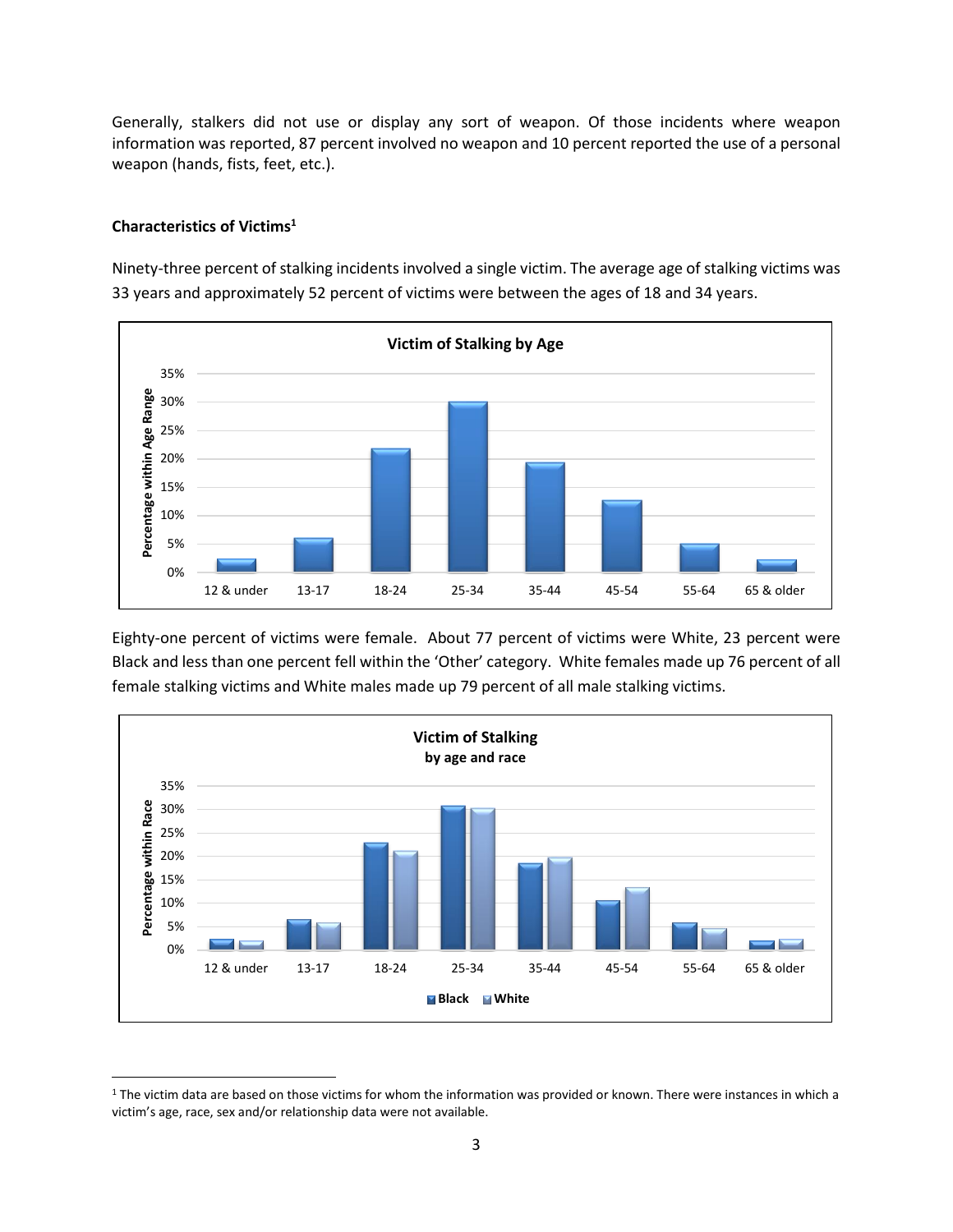### **Suspect characteristics<sup>2</sup>**

 $\overline{\phantom{a}}$ 





Sixty-eight percent of stalking suspects were White and 31 percent were Black. Ninety percent of Black victims reported a Black suspect as their stalker and 87 percent of White victims reported a White suspect as their stalker.



<sup>&</sup>lt;sup>2</sup> The suspect data are based on those suspects for whom the information was provided or known. There were instances in which a suspect's age, race, sex and/or relationship data were not available.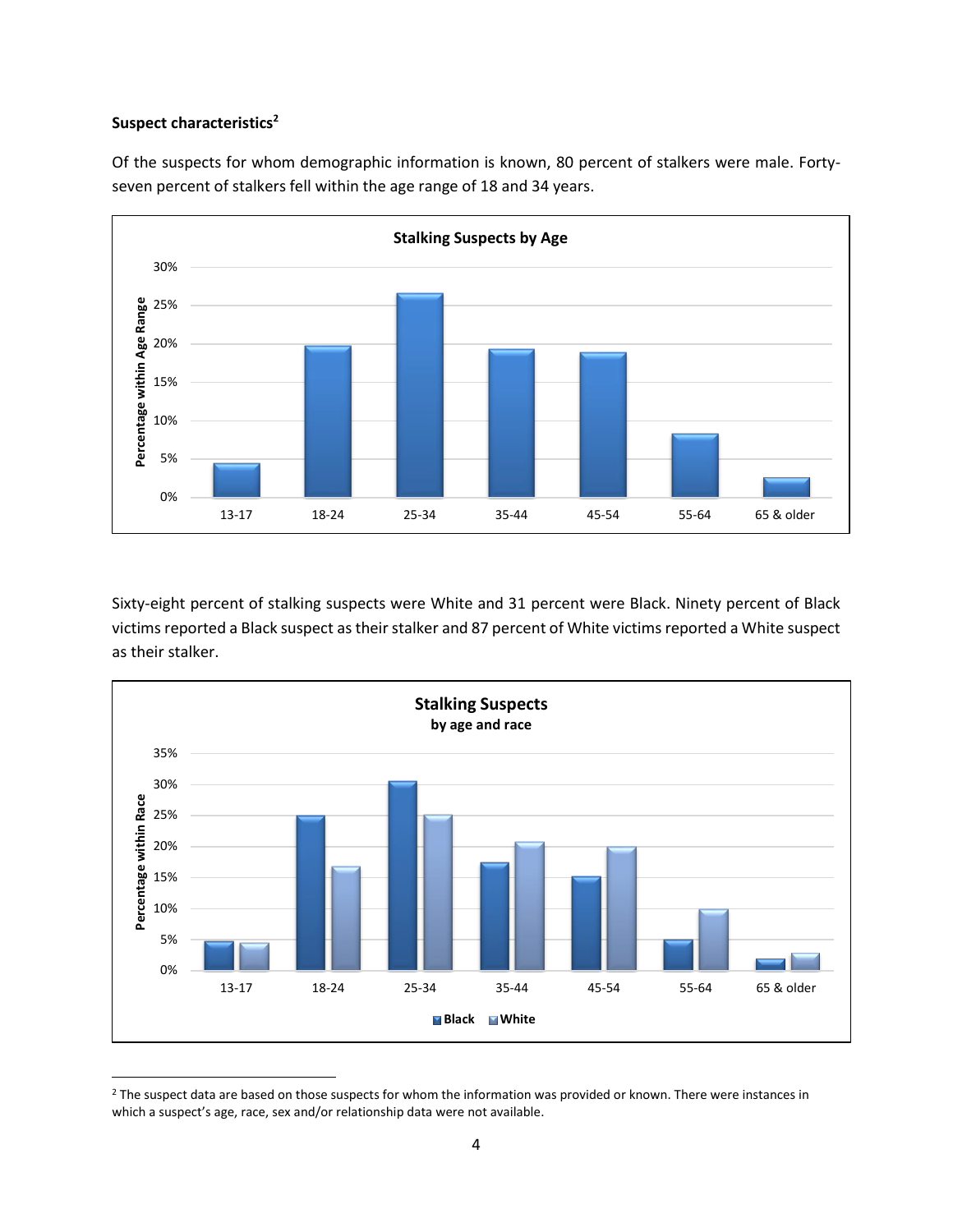#### **Victim-Suspect Relationship**

Of the single-victim/single-suspect cases for which relationship data was known and reported (approximately 88 percent), the data show that stalking victims nearly always knew their stalker – only five percent of victims reported the stalker as a stranger. Approximately 32 percent of known stalkers were an intimate or former intimate (boy/girlfriend, homosexual partner, common-law spouse, or current or former spouse). Within the 'known non-family' category, 49 percent were identified as acquaintances, 40 percent were identified generically as 'otherwise known', four percent were neighbors and five percent were friends.